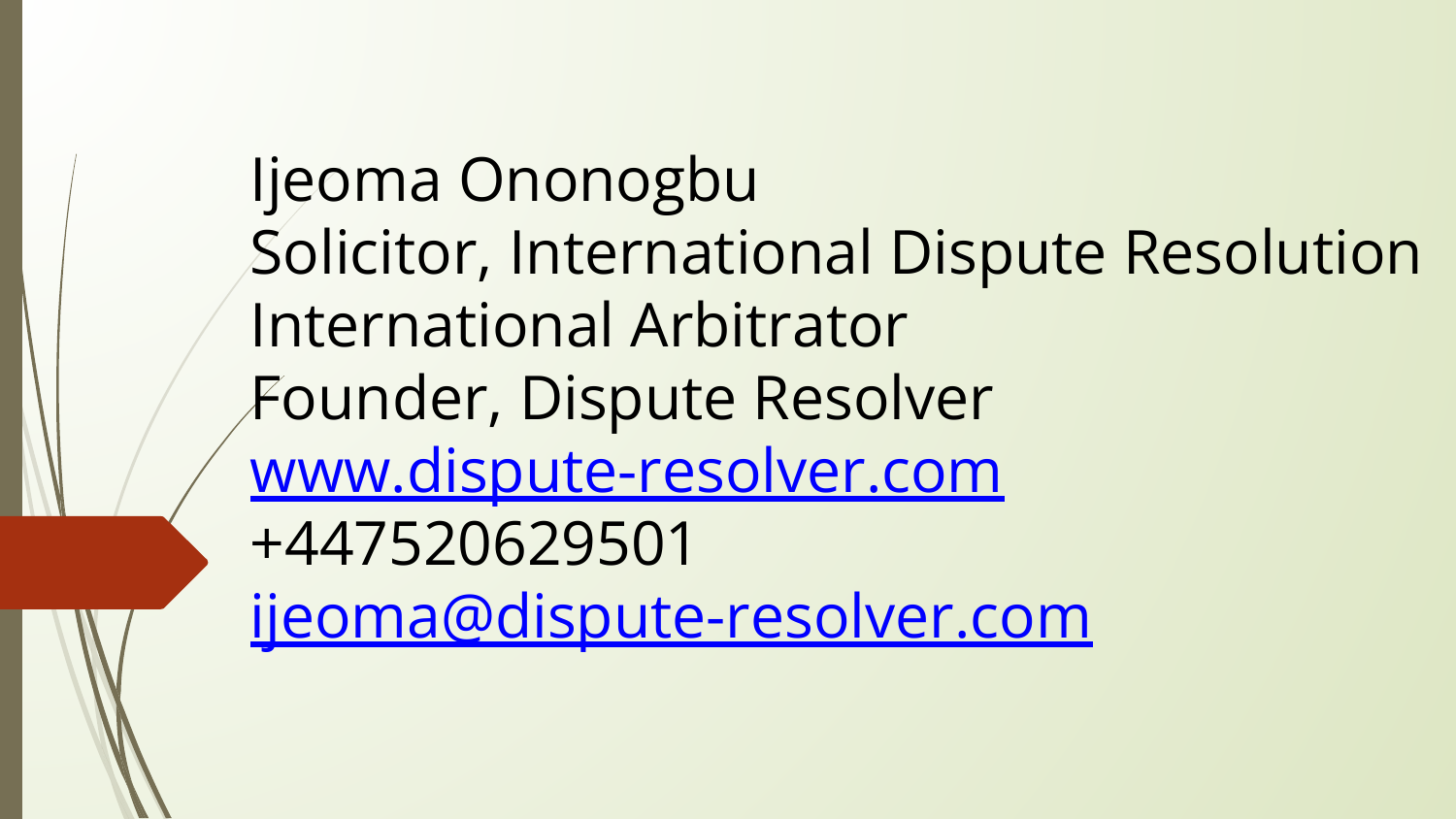75th session of UNCITRAL Working Group II on Dispute 75th session of Settlement UNCITRAL Colloquium on Possible Future Work on Dispute Settlement Settlement<br><sub>In Possible Future Work on Dispute<br>Settlement</sub>

**AFRICA:DISPUTE RESOLUTION IN THE DIGITAL AGE. IN THE DIGITAL AGE.**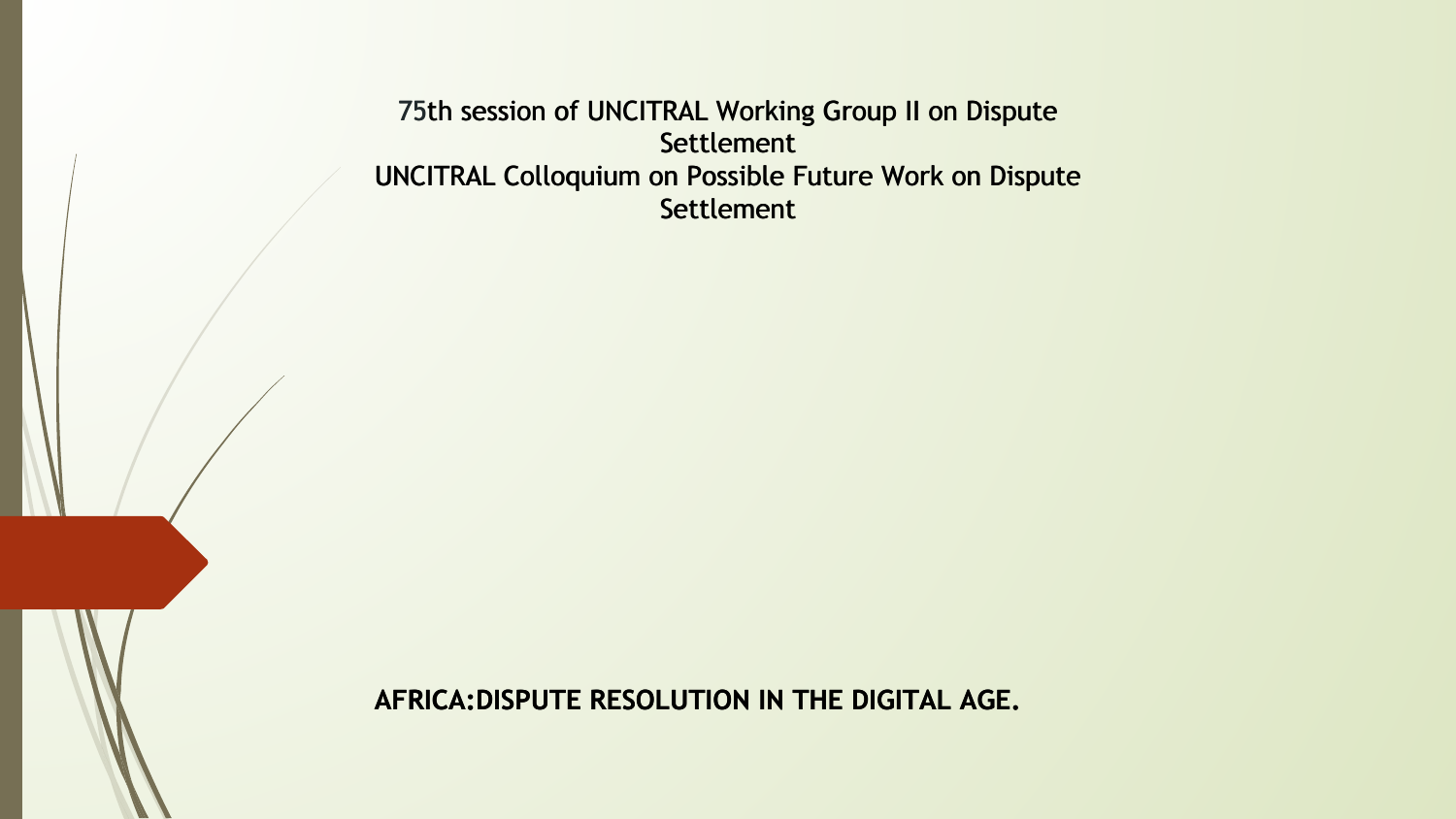#### **75th session of UNCITRAL Working Group II on Dispute Settlement**

UNCITRAL Colloquium on Possible Future Work on Dispute Settlement



**AFRICA:DISPUTE RESOLUTION IN THE DIGITAL AGE.** 

**March 2022**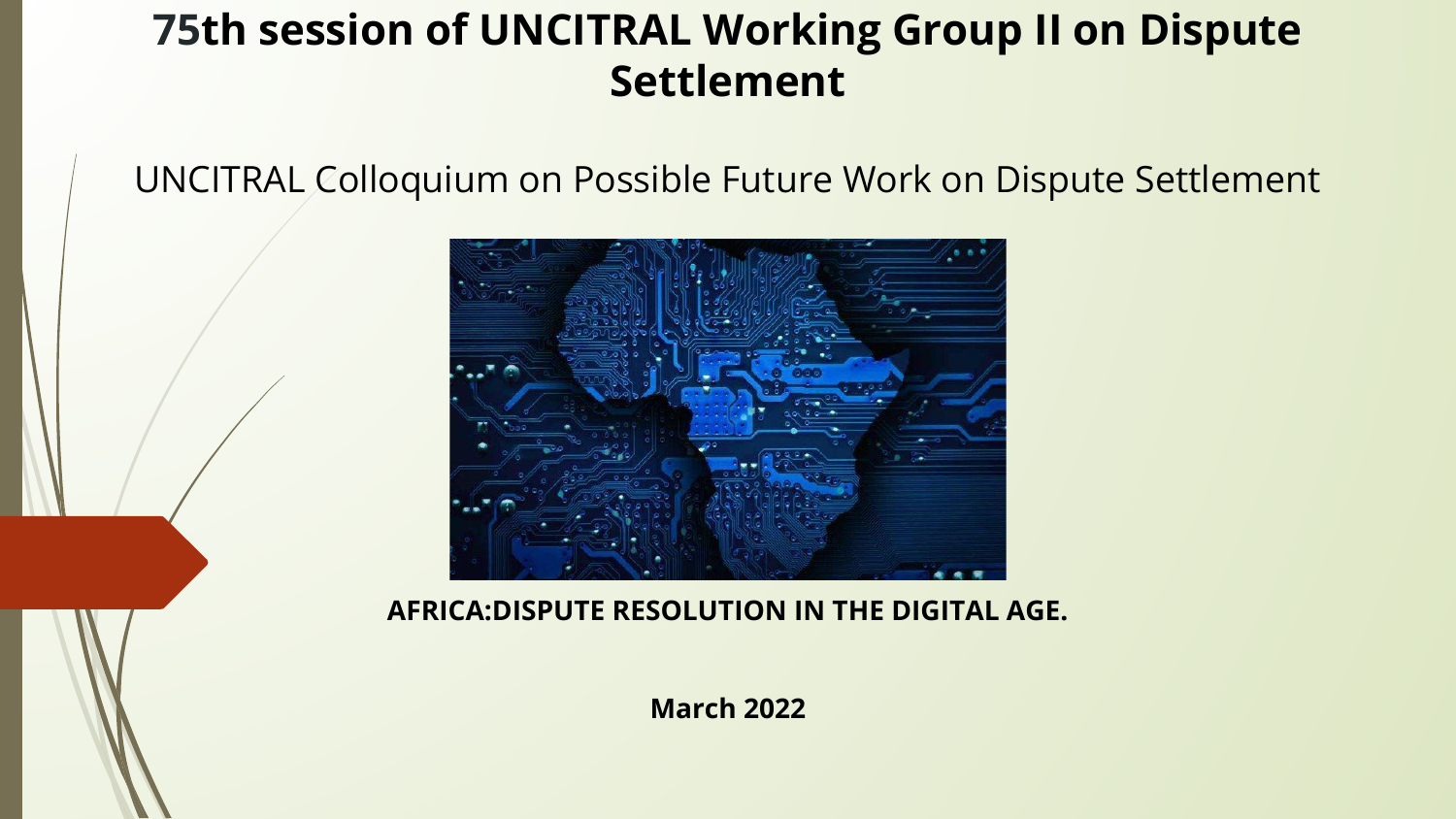#### **Global Internet usage 2022.**

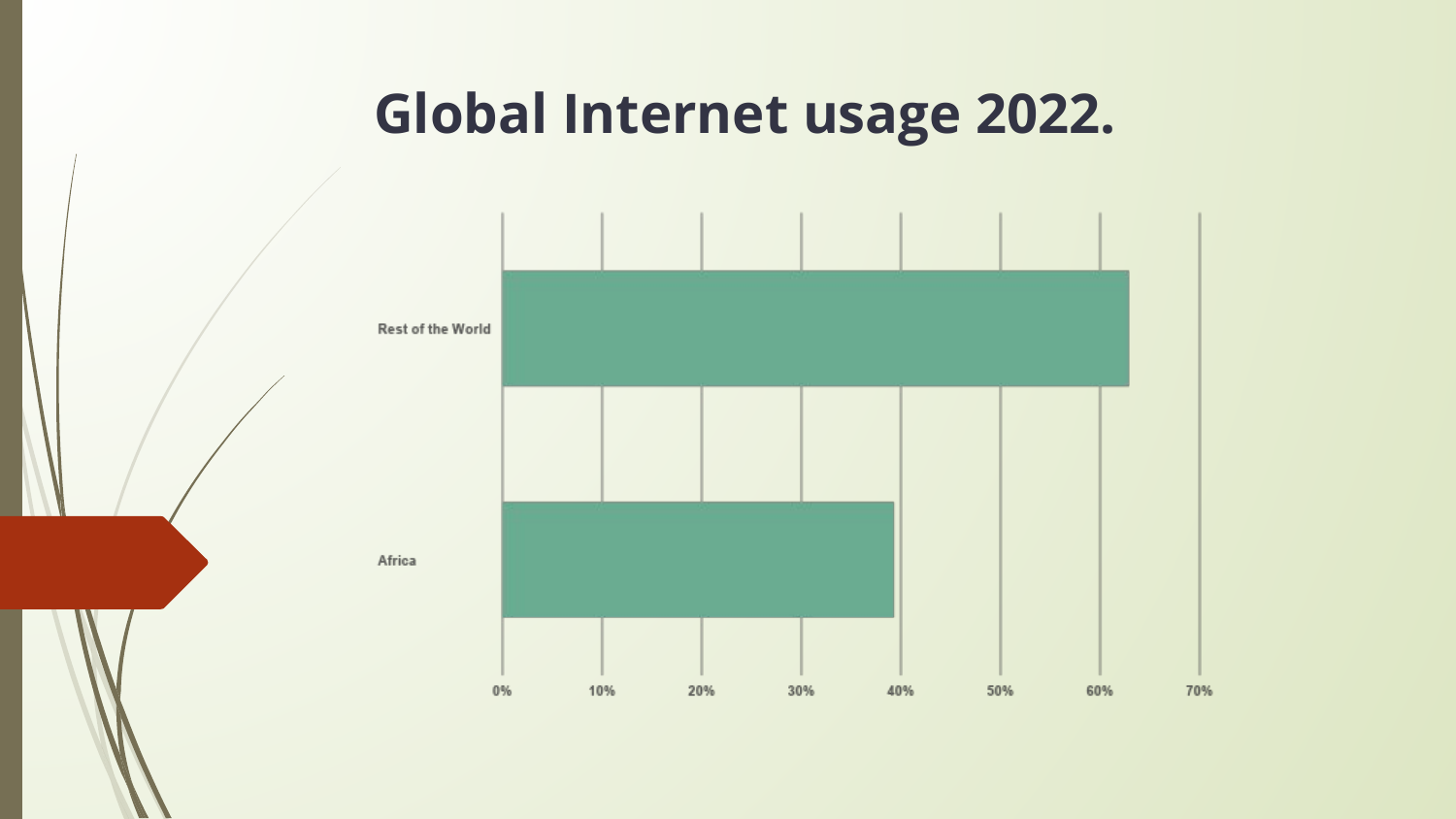#### **INTERNET USAGE IN AFRICA**

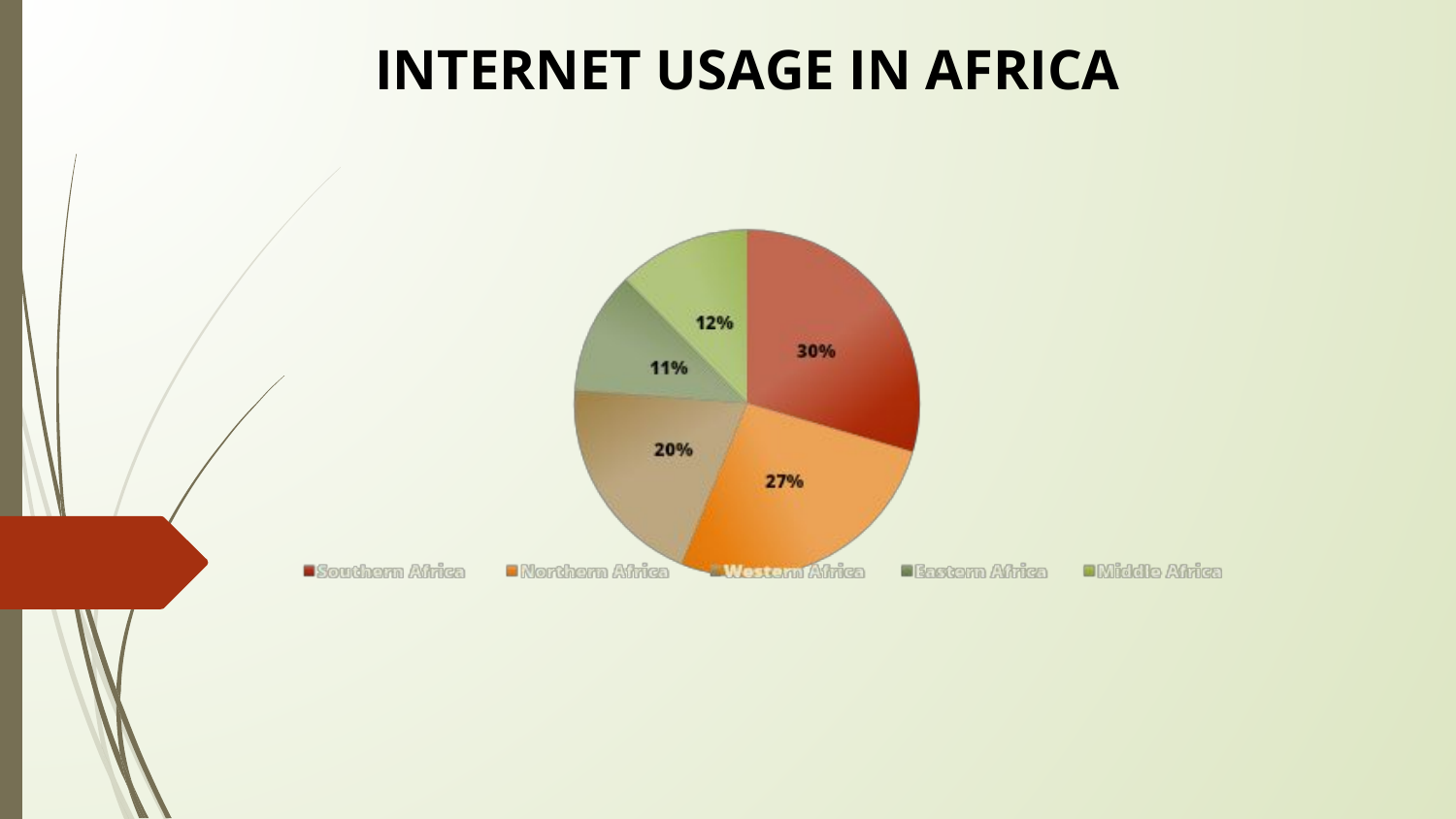## **POSITIVES IN TECHNOLOGY FOR AFRICA**

- Comparatively striding through as tech platforms globally advances phenomenal .
- • World Bank projections for global growth, out of the 20 fastest growing economies in the world, 11 are in Africa.
- Remarkable advancement in dispute resolution, with opening up African markets that were either closed or did not exist previously.

• Entrepreneurs are using technology in ways that conform to the continent's terrain with amazing results with digital platforms.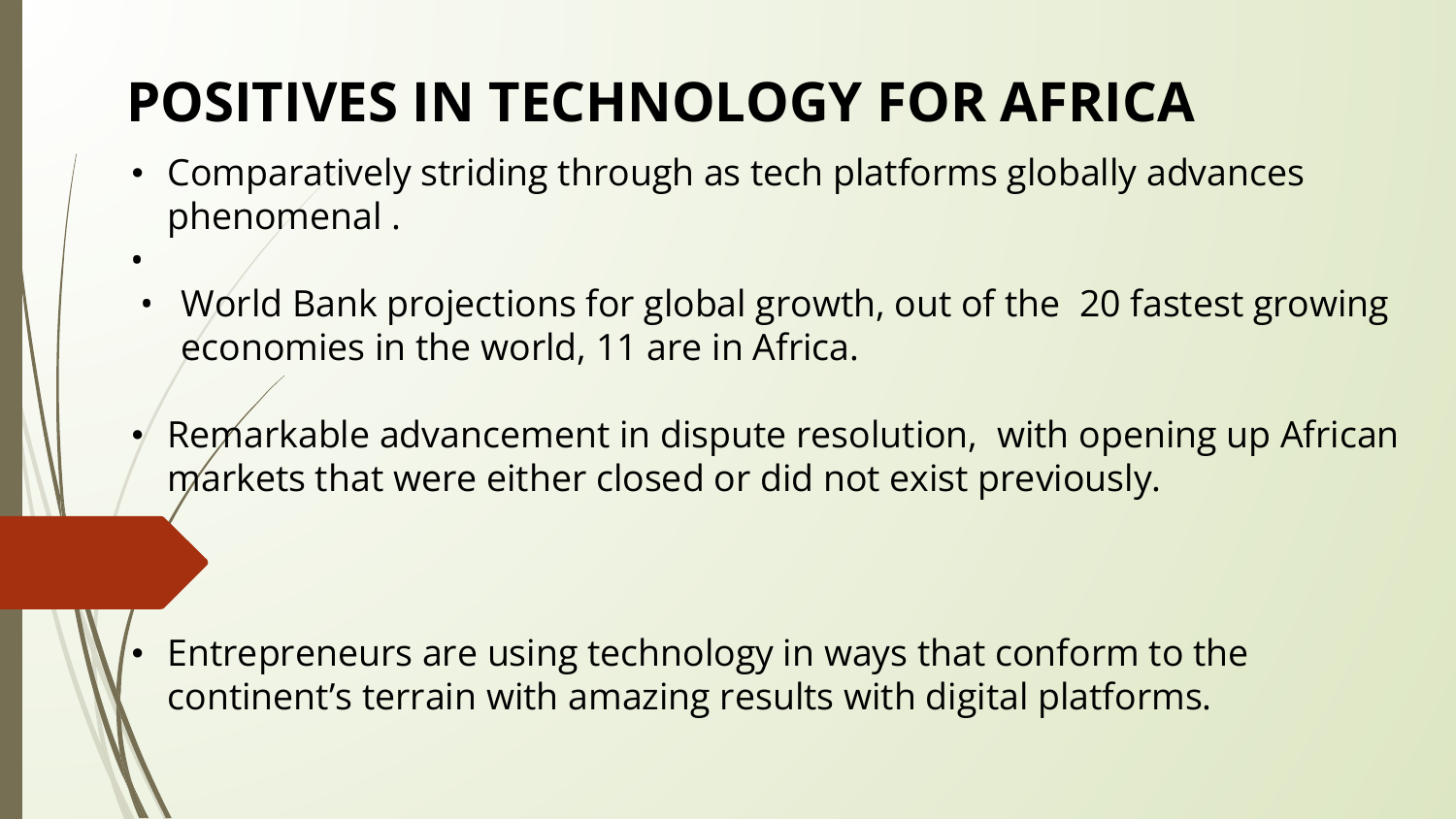### **AFRICAN COUNTRIES WITH DISPUTE RESOLUTION DEVELOPMENTAL GROWTH**

These countries recognise technology as the main driver of economic development and access to justice.

- •EGYPT- E-Filing of civil lawsuits.
- •KENYA Digital Courts.
- TANZANIA- E-Filing of civil cases.
- •TUNISA- National AI Strategy.
- MAURITIUS- Digital Signature.
- •NIGERIA- E-Filing of civil lawsuits.
- •SOUTH AFRICA- Smart Drafting Platform.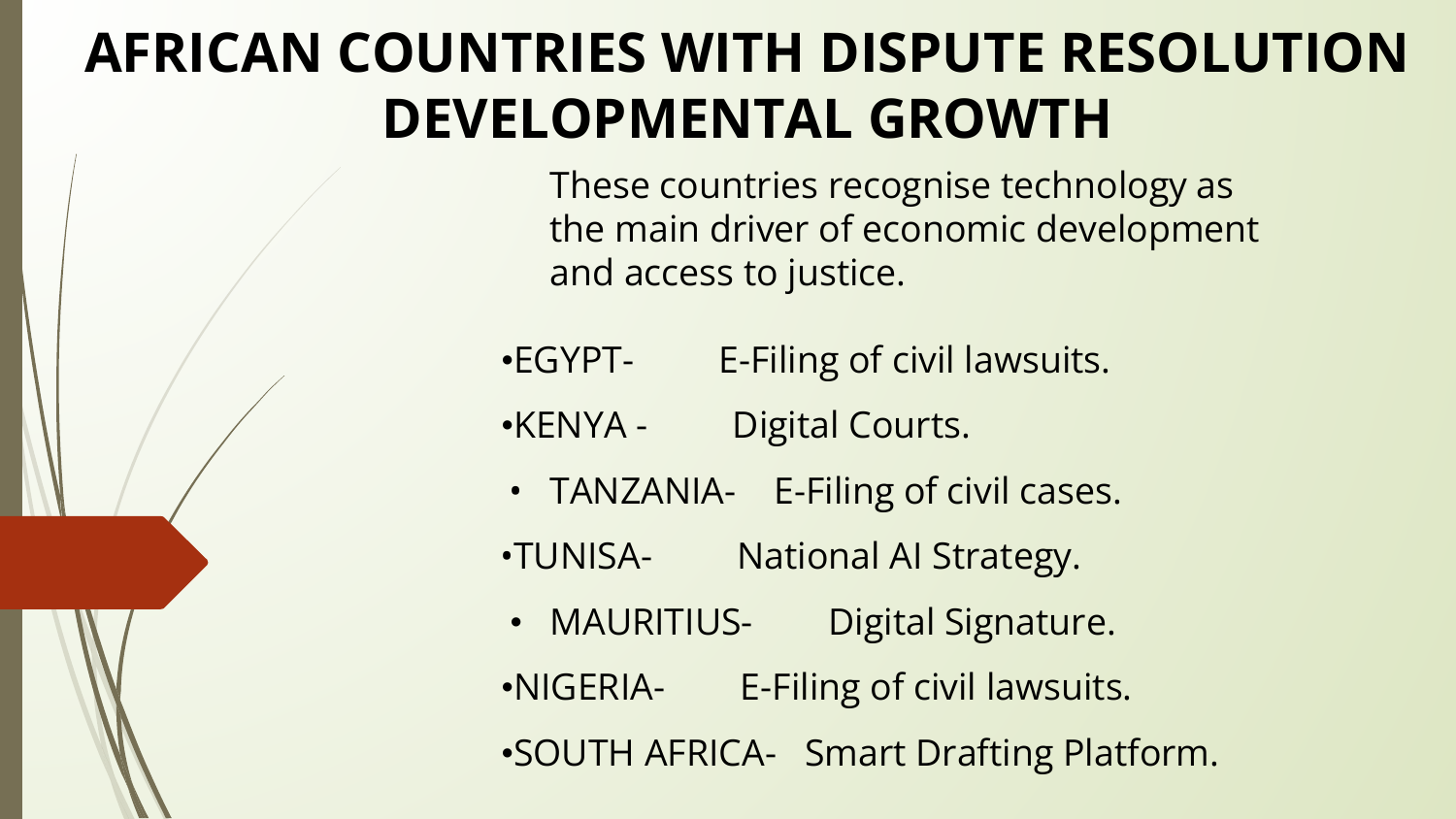#### **GROWTH AND DEVELOPMENT OF DISPUTE RESOLUTION IN AFRICA**

•Always practised dispute resolution through its elders in the form of

mediation. Mediation has been the fabric of dispute resolution.

•Arbitration used for the resolution of commercial disputes.

•Technology use in dispute resolution has been welcomed due to its efficiency and effectiveness on the continent.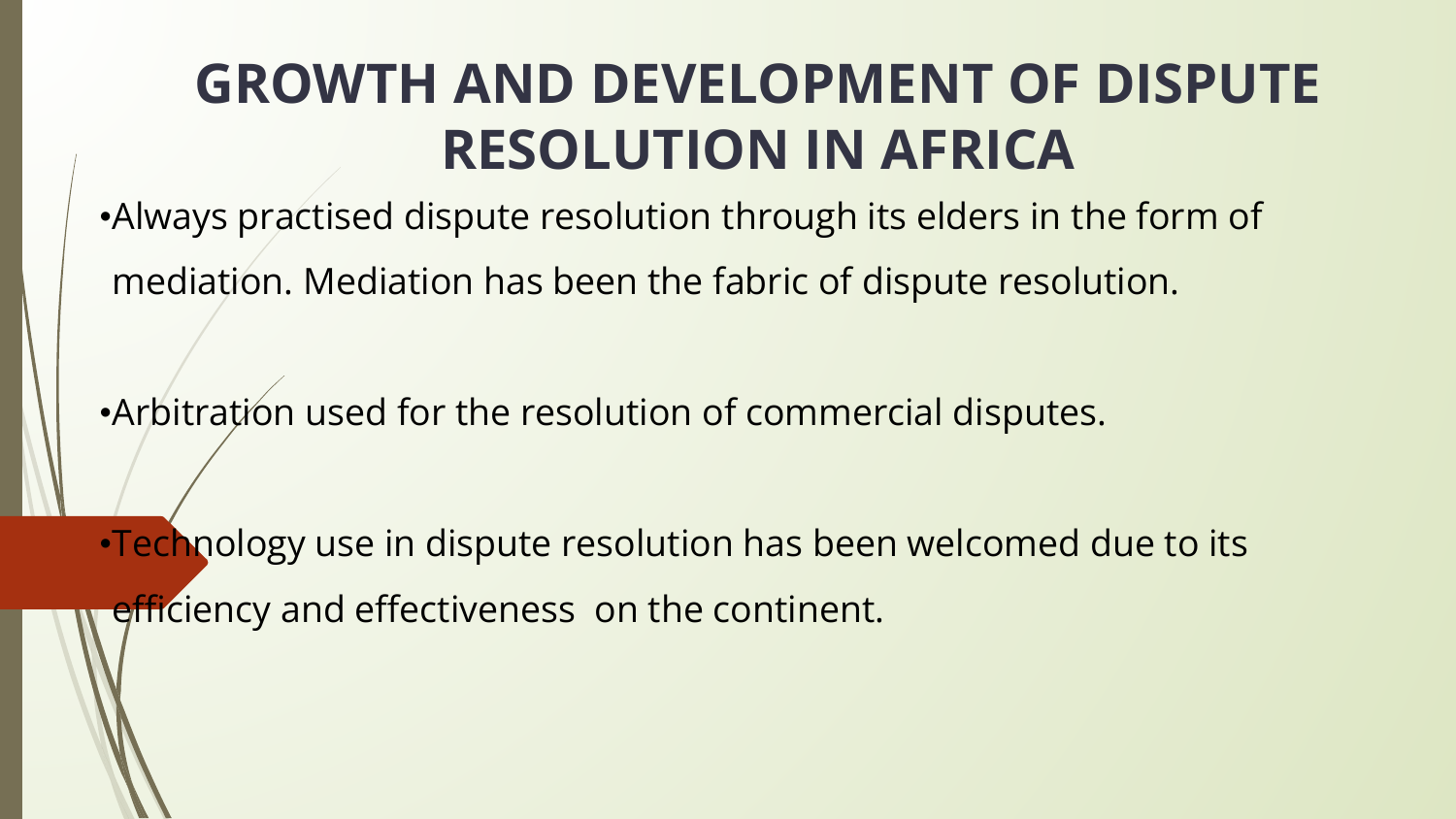#### **ADOPTION OF DIGITISED SOLUTIONS**

•Africa is adopting digitised solutions faster out of necessity.

•Consequently, Africa is capitalising on the leapfrogging opportunity.

•The technologies on the continent show the scale and speed at which technology is transforming traditional socio-economic sectors.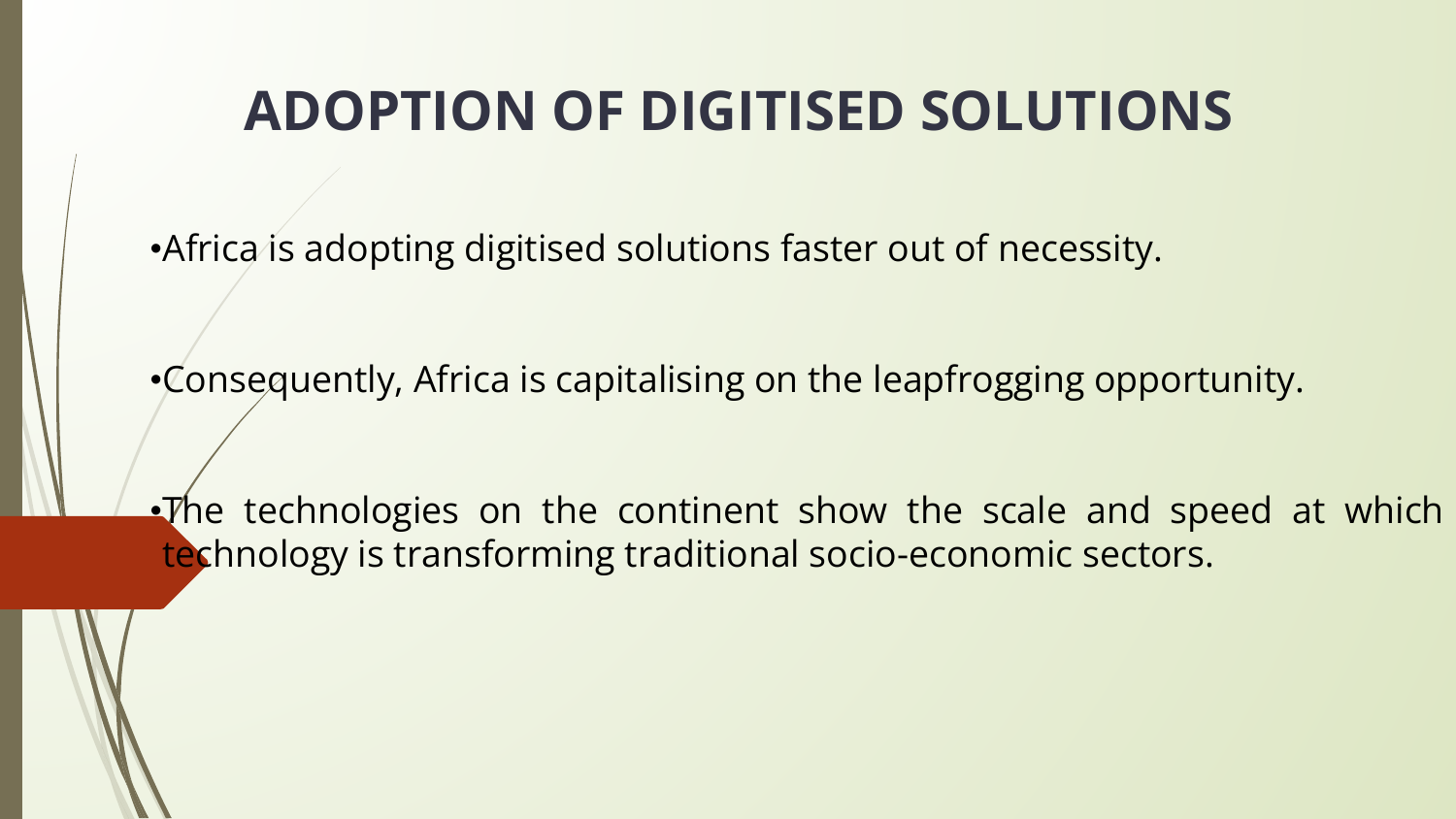Artificial Intelligence - The African Union created the African Group on AI which has developed a unified AI strategy across the continent.

Legal Technology- Some countries support the use of electronic disclosures, electronic filing in a bid to create access to justice and access to the law.

Blockchain- This helps with digital payment infrastructure, digital tracing, and trade facilitation/resolution.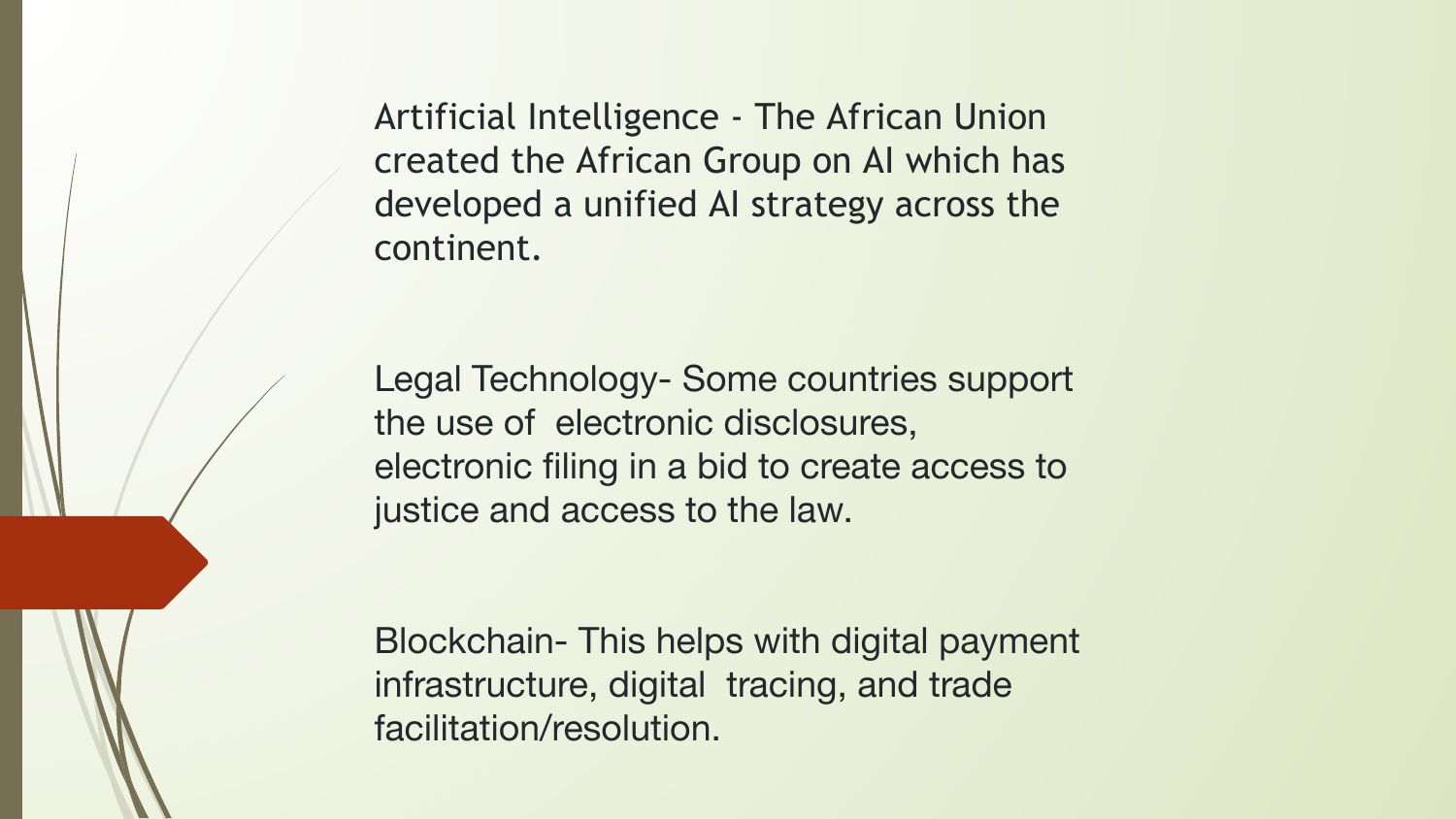#### **REASONS FOR ONLINE PLATFORMS IN DISPUTE RESOLUTION**

•Consumers have resorted to expressing their grievances through social and print media.

•There are no legislations available for the regulation of online generated disputes online, however some countries are currently in discussions on curbing cyber- generated complaints /disputes.

•Kaymu Limited have set up buyer protection mechanisms to resolve online complaints and disputes from customers who use their platforms.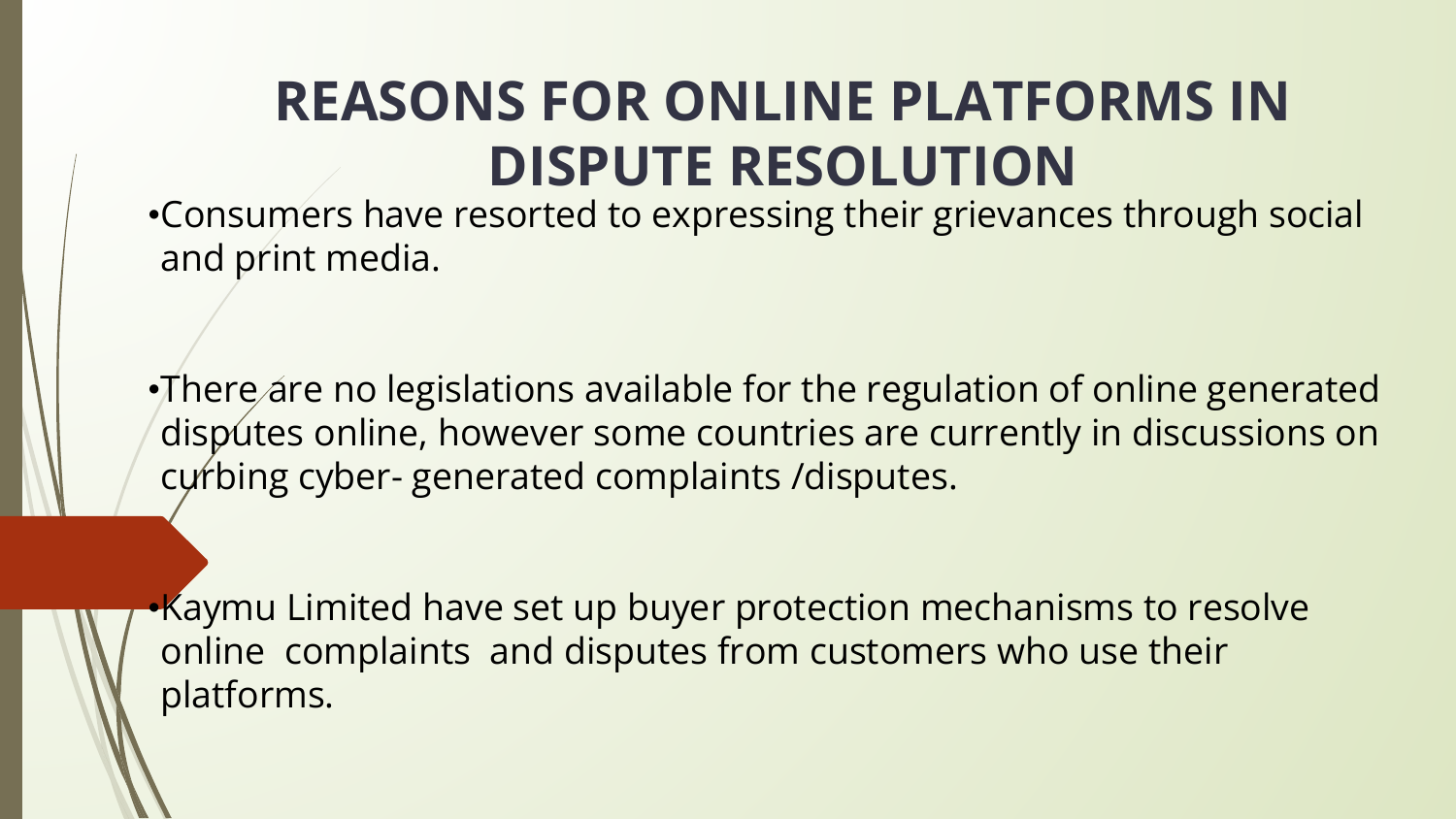### **MERITS OF ONLINE PLATFORMS**

•Online platform for the resolution of disputes is currently at the infancy stage on the continent and show progress.

•Technology today has become an important factor in the economic growth and development of countries.

•Digital platforms for the resolution of disputes will be successful on the continent with an improved access to justice, opportunities for handling small claims and the resolution of e-commerce disputes.